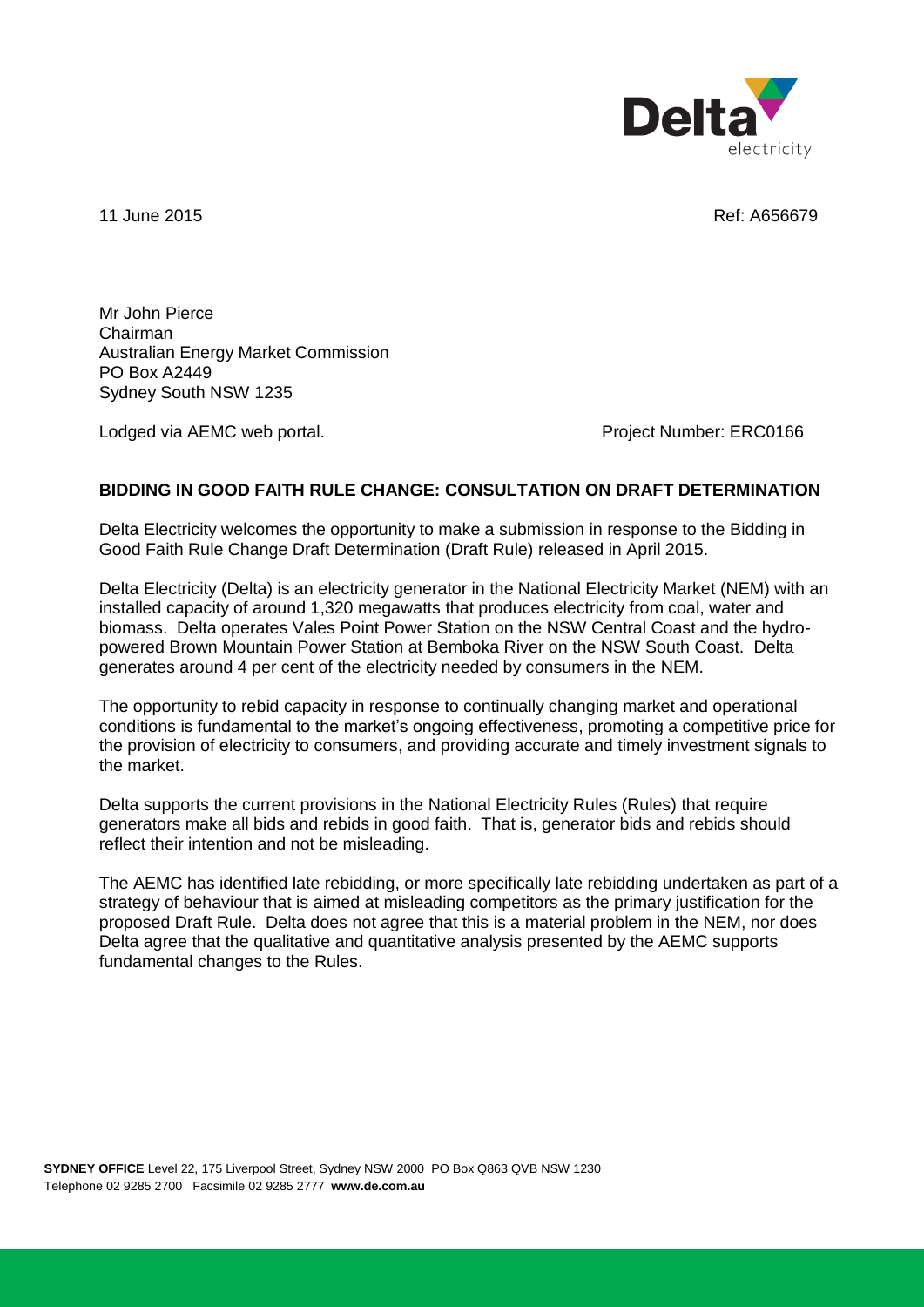# **BIDDING IN GOOD FAITH RULE CHANGE: CONSULTATION ON DRAFT DETERMINATION**

Delta is concerned that the proposed Draft Rule:

- creates an additional cost and a compliance burden for market scheduled generators that is disproportionate to the purported impact of the alleged issues and the potential gains that the Draft Rule seeks to achieve;
- creates an intolerable reporting requirement that has the express purpose of influencing rebidding behaviour rather than addressing any identified shortcoming in the Australian Energy Regulator's (AER) information gathering powers; and
- cl 3.8.22A(e) directs a court, when assessing compliance with the proposed Draft Rule, to consider information that would reasonably be outside the knowledge of generator when submitting a rebid.

## *It is not clear that late rebidding is a material problem in the NEM*

It is Delta's view that the cost of strategic very late rebidding is difficult to separate from the underlying limitations imposed on the market by the 5 minute dispatch versus 30 minute (5/30 min) settlement inconsistency.

AEMO's analysis of late rebidding<sup>1</sup> impact identifies that, in 2013, rebids in the last dispatch interval of a 30 minute settlement interval lowered prices in the largest regions (NSW and Vic). Modest rises were observed in Qld, SA and Tas. The total estimated cost of very late rebidding was less than \$10M in 2013, the proportion directly associated with 'strategic' very late rebidding has not been identified.

The AEMC has not provided evidence that participants are delaying rebids to mislead others and take advantage of the 5/30 min settlement inconsistency.

#### *Market efficiency benefits have not been quantified*

The AEMC proposal is based on an 'in principle' assessment that the Draft Rule will result in shifts in behaviour that drive more efficient outcomes. Delta is of the view that the expected efficiency gains are likely to be difficult to realise given the 5/30 min settlement inconsistency has a bigger impact, and pre-dispatch accuracy will continue to be impacted by pre-dispatch constraint implementation and demand forecasting errors.

#### *Compliance burden is not trivial*

To estimate the impact of the Draft Rule reporting requirements Delta has reviewed its rebids during the week ending 31 May 2015. Of 65 rebids, approximately 60% would have met the proposed reporting threshold. As a longer term average Delta expects that the proposed reporting obligation would create the need for approximately 5 reports per day. The vast majority of Delta's rebids address short term changes in the availability, performance and the marginal cost of operating Delta's plant.

Given that a late rebid report is "expected to be substantially more comprehensive than the brief, verifiable and specific reason that participants are currently required to provide with each rebid submitted"<sup>2</sup>, the Draft Rule will impose a material increase in Delta's costs of participation in the NEM.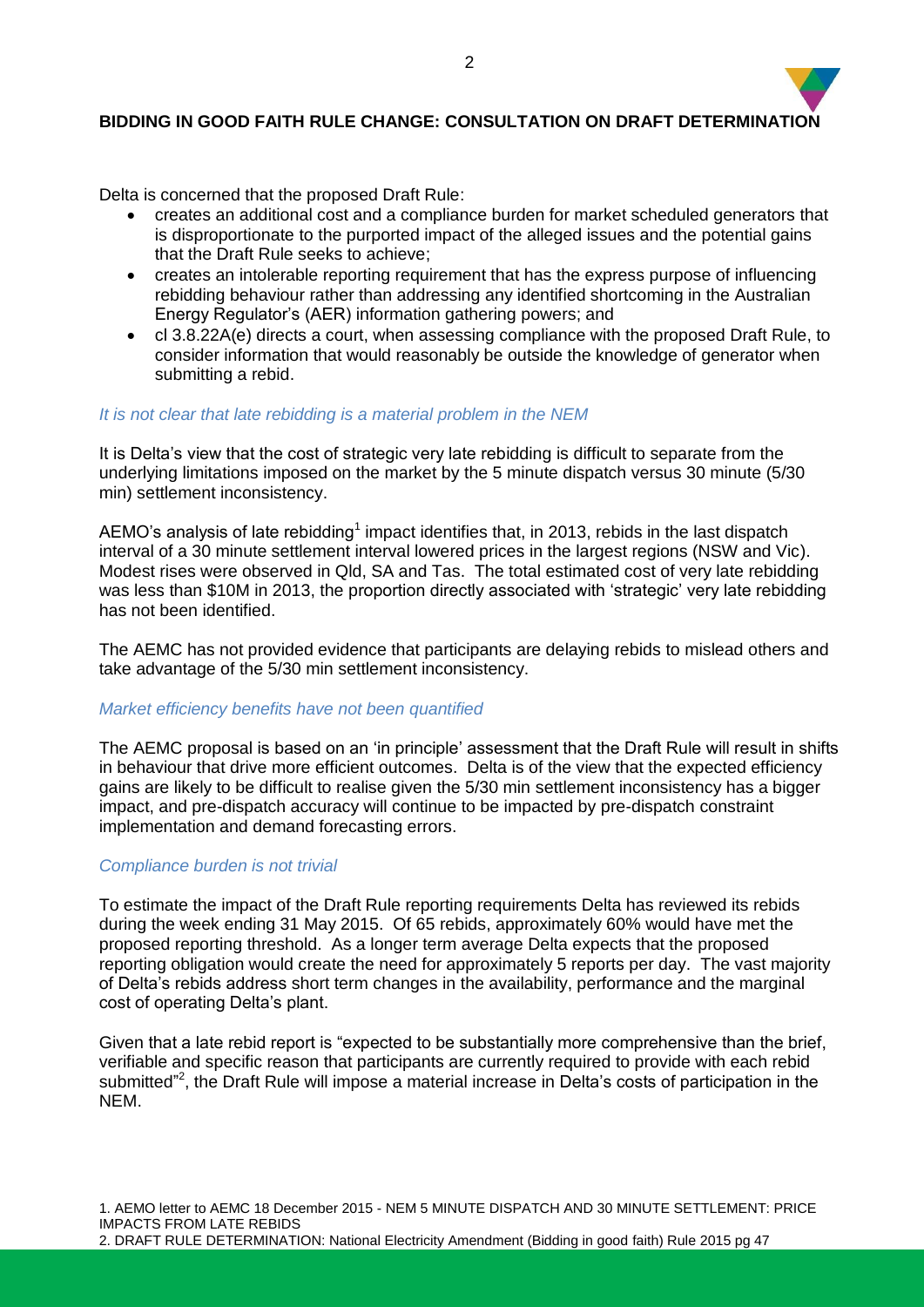# **BIDDING IN GOOD FAITH RULE CHANGE: CONSULTATION ON DRAFT DETERMINATION**

## *'Red Tape' is not an appropriate tool to modify participant behaviour*

Delta does not believe it is good policy to seek to change participant behaviour by compelling a generator "to consider the trade-off between the necessity of a rebid and the requirement to provide a report"<sup>2</sup>. This approach is inconsistent with the current Government's policies to minimise unnecessary 'Red Tape'.

Further, the need for additional reporting may mean late rebids that improve the efficiency of the market may not be made. This outcome would be inconsistent with the National Electricity Objective.

#### *No justification to expand the AER's information collection powers*

The AER already has powers under cl 3.8.22(c)(3) of the existing Rules to "request…such additional information to substantiate and verify the reason for a rebid as the AER may require from time to time". In Delta's view the AEMC have not identified that a lack of information impedes the AER's market monitoring and rule enforcement activities.

Delta is concerned that the specific content and format of the late rebid report is to be left for the AER to specify as part of its Rebidding and Technical Parameter Guidelines. The effect of specifying a Rules obligation within an operational guideline prepared without a rigorous consultation process provides the AER with too much discretion. The ongoing potential for revision by the AER creates uncertainty for market participants.

If it is determined that a late rebid reporting regime is justified then it must be: proportionate to the problem it seeks to address, be based on pre-determined and justified triggers, and not be left to the discretion of the AER.

#### *Strict compliance is not achievable*

Delta is very concerned that the Draft Rule creates conditions under which a generator cannot develop internal processes for achieving strict compliance with the Rules. In Delta's view cl 3.8.22A(e) has the effect of forcing a generator to consider information, namely competitor response times, that would reasonably be outside the knowledge of a generator submitting a rebid. It is not clear how a generator would resolve a potential conflict with the need to submit a rebid while considering the ability of other market participants to respond to the consequence of the rebid.